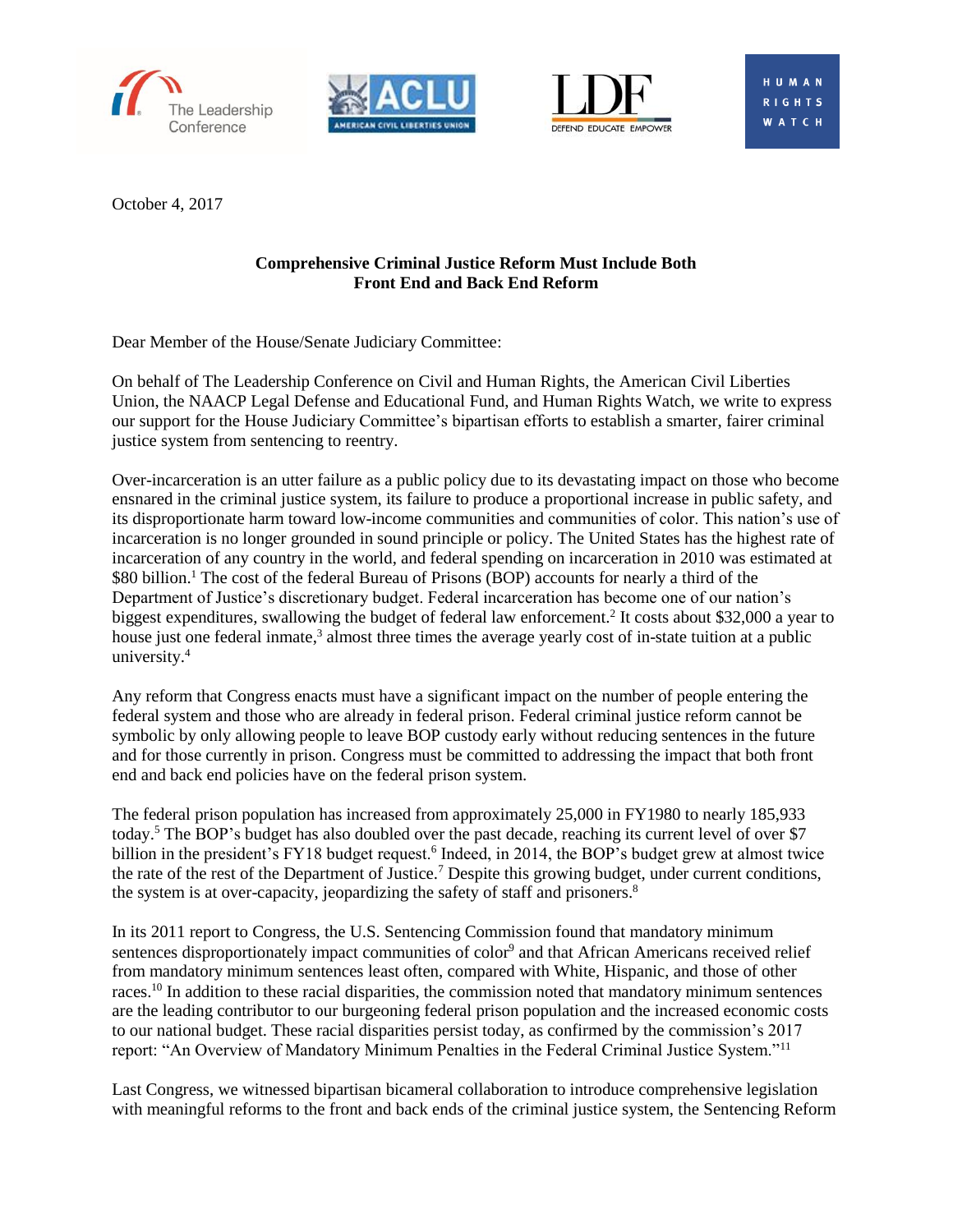





**RIGHTS WATCH** 

Act of 2016 and The Corrections and Recidivism Reduction Act of 2016. While these bills did not contain all the criminal justice reform policy changes advocates promoted, the bipartisan momentum built over the last few years on this issue marks an important step toward reducing the nation's federal prison population in favor of improving public safety and reducing excessive costs. We must continue the bipartisan work to encourage smarter approaches to crime that reduce mandatory minimums, address sentencing disparities, breakdown oppressive barriers to re-entry for people with records, and provide pathways to early release for elderly individuals and those with good conduct.

It is important to remember that these challenges facing the criminal justice system in the United States continue to exist today. While the priorities of the executive branch may have changed with the current administration, Congress' obligation to address these challenges has not. The nation can no longer afford to ignore the societal and budgetary costs of our growing federal prison population. In order to have a criminal justice system that is fair, targeted, and cost-effective, the entire system must be reformed – both in terms of reducing the number of individuals entering our prisons, as well as with respect to providing opportunities for recidivism reduction programming, improving services for drug treatment, and offering incentives for lawful behavior in prison and upon release.

That is why legislators from across the aisle came together during the last Congress to introduce a strong package of front end and back end reforms, the Sentencing Reform Act of 2015 and The Corrections and Recidivism Reduction Act of 2016. Carefully negotiated over many months with the input of community stakeholders, the Sentencing Reform Act of 2015 and Corrections and Recidivism Reduction Act of 2016 enjoyed wide bipartisan support in Congress, as well as the support of civil rights advocates, fiscal conservatives, and religious groups. This broad coalition recognized that, even though these bills involved a great deal of compromise, to fully address the problems facing the criminal justice system today, we needed to both reduce recidivism through back end reforms *and* dismantle the front-end drivers of incarceration. Across the country, many states have adopted a similar approach and passed legislative packages with both front and back end reforms. Despite fears that these reforms would threaten public safety, most states have enjoyed both lower rates of incarceration and lower rates of crime.<sup>12</sup>

Ultimately, it is imperative to continue inspiring recent bipartisan efforts to address both front end and back end justice system reforms, to have the most impact on prison overcrowding and further cost-saving initiatives. To rectify these issues plaguing our justice system, we ask that you consider the following principles:

### Front End Reforms:

# **Restore Proportionality to Drug Sentencing**

Excessive mandatory minimum sentences associated with low level drug offenses have led to an explosion of the federal prison population and an overrepresentation of African Americans in the federal criminal justice system. In fact, amongst those serving life or virtual life sentences in the federal system, the majority (over two-thirds) had been convicted of *nonviolent offenses* and the majority (67.5 percent) are people of color.<sup>13</sup> About half of those serving life without parole in the federal system had been convicted of a drug crime. Unfortunately, judges are required to mete out excessive sentences at the urging of a prosecutor or based on the quantity of drugs without regard for any extenuating circumstances or analyzing an individual's role in the offense. Restoring federal judicial discretion in drug cases by eliminating mandatory minimum sentences would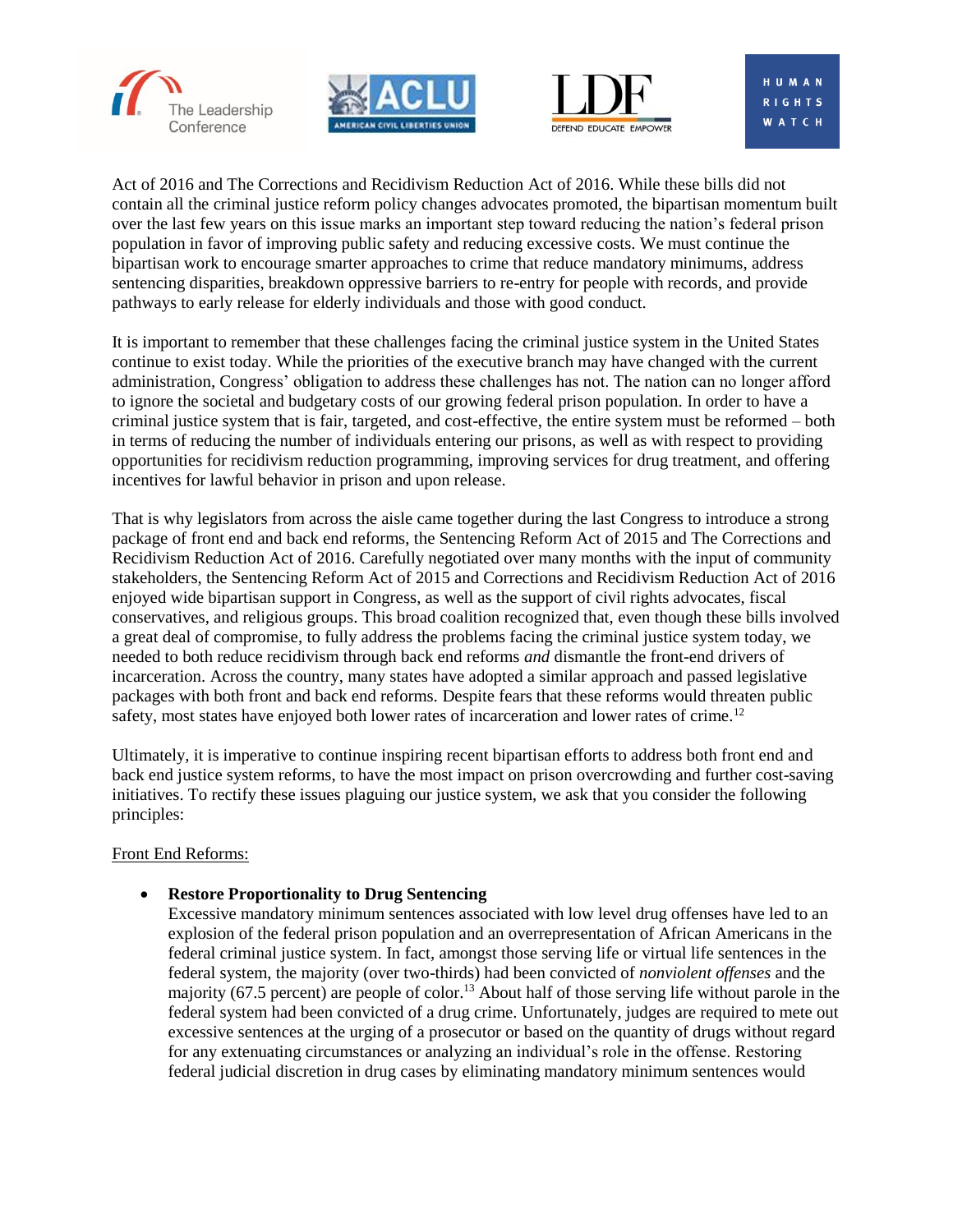





**HUMA** RIGHTS **WATCH** 

ensure that defendants receive punishments that are proportional to the offense they committed and do not ignore culpability.

 **Expand Use of Deferred Adjudication and Expungement of Offenses for Low-Level Offenders**

Congress should expand the Federal First Offender Act, 18 U.S.C. § 3607, to allow judges to defer judgment and sentencing for certain low-level offenders, to avoid incarceration and a conviction record. Upon an individual's successful completion of a term of probation, the charges would be dismissed and the record expunged.

# **Make Retroactive Congressional Reforms to Crack Cocaine Sentencing**

Congress should pass legislation to extend the application of the Fair Sentencing Act of 2010 to people whose conduct was committed prior to enactment of the new law. In 2011, the commission voted unanimously to make part of the guidelines for the crack-cocaine sentencing reductions retroactive, a move that reduced the sentences of about 7,000 people and resulted in a savings of 14,333 bed-years (the equivalent of over \$400 million dollars<sup>14</sup>).<sup>15</sup> Nevertheless, over 16,700 people continue to serve time under the 100-to-1 crack cocaine ratio, waiting for relief through retroactivity.<sup>16</sup> Without reform, this egregious injustice will continue.

### Back End Reforms:

## **Enhance Elderly Prisoner Early Release Programs**

The average cost of housing elderly prisoners is between two and three times that of younger prisoners. At the same time, aging is correlated with diminishing risk of recidivism. Incarcerating elderly, nonviolent inmates who no longer pose a threat to the community wastes enormous sums of federal resources and these costs will continue to rise as the elderly prison population grows. Forty-one states have already embraced some version of a limited early release program for elderly inmates, and for example, Congress could reauthorize and expand the provision of the Second Chance Act that included a pilot program for the early release of elderly prisoners.

### **Expand Time Credits for Good Behavior**

The federal prison system's method of calculating earned credit reduces a prisoner's sentence to a maximum credit of 47 days per year – below the 54 days intended. This decision results in unnecessary increases in prison sentences at significant cost. By clarifying the statutory language, Congress could save an estimated \$41 million in the first year alone. Congress should also quickly implement a Department of Justice proposal creating a new good time credit that can be earned for successful participation in recidivism-reducing programs, such as education or occupational programming.

As we move forward in the legislative process it is important to note that while reforms to address back end drivers of our prison system are needed, they cannot function as a substitute for front end sentencing reform. Only front-end reforms have the power to significantly stem the tide of incarceration, reduce the exorbitant cost of the prison system, and give redress to those inside who are serving unreasonably long sentences for nonviolent offenses. Any approach that does not include sentencing reform will be insufficient to meet the challenges we face. Our continued progress toward meeting the economic and societal challenges posed by the current system and creating a fair and more just system depends on a comprehensive approach to reform. It is up to Congress to continue to advance front end and back end reform designed to improve both federal sentencing laws and the functioning of the federal prison system.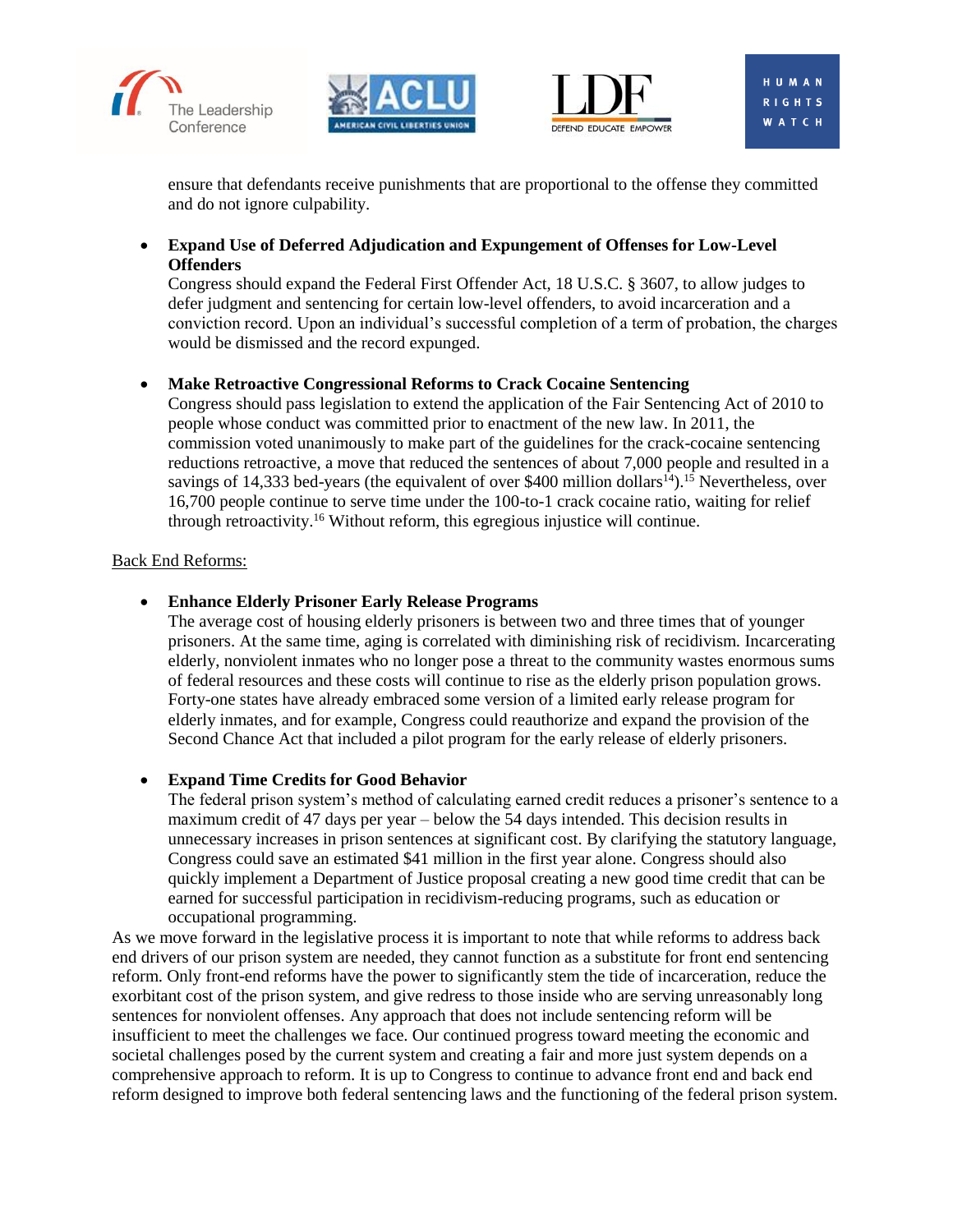





**WATCH** 

If you have any questions, please feel free to contact Sakira Cook, Senior Counsel, at [cook@civilrights.org](mailto:cook@civilrights.org) or (202) 263-2894. Thank you for your consideration, and we look forward to working with you in the future on this issue.

Sincerely,

Faiz Shakir, National Political Director American Civil Liberties Union

amtat

Vanita Gupta, President & CEO The Leadership Conference on Civil and Human Rights

Johan Cop

Todd A. Cox, Director of Policy NAACP Legal Defense and Educational Fund

formul!

l

Jasmine L. Tyler, Advocacy Director, US Program Human Rights Watch

[growth-and-increasing-cost-of-the-federal-prison-system.pdf.](http://www.urban.org/uploadedpdf/412693-the-growth-and-increasing-cost-of-the-federal-prison-system.pdf) [hereinafter *LaVigne Urban Institute Report*] <sup>3</sup> *See* "Annual Determination of Average Cost of Incarceration." *Federal Bureau of Prisons*. July 19, 2016. 81 Fed. Reg. 46957. [https://www.federalregister.gov/documents/2016/07/19/2016-17040/annual-determination-of-average](https://www.federalregister.gov/documents/2016/07/19/2016-17040/annual-determination-of-average-cost-of-incarceration)[cost-of-incarceration.](https://www.federalregister.gov/documents/2016/07/19/2016-17040/annual-determination-of-average-cost-of-incarceration)

<sup>4</sup> *See* "What's the Price Tag for a College Education?" *COLLEGEdata*. [http://www.collegedata.com/cs/content/content\\_payarticle\\_tmpl.jhtml?articleId=10064.](http://www.collegedata.com/cs/content/content_payarticle_tmpl.jhtml?articleId=10064) (citing to College Board

**<sup>1</sup>** *See* Kyckelhahn, Tracey. "Justice Expenditure And Employment Extracts, 2011 – Preliminary." *Bureau of Justice Statistics*. July 1, 2014. Table 1. [http://www.bjs.gov/index.cfm?ty=pbdetail&iid=5050.](http://www.bjs.gov/index.cfm?ty=pbdetail&iid=5050) (showing FY 2010 state and federal corrections expenditure was \$80,678,186,000)

<sup>&</sup>lt;sup>2</sup> See La Vigne, Nancy & Samuels, Julie. "The Growth & Increasing Cost of the Federal Prison System: Drivers and Potential Solutions." *The Urban Institute*. 1-2. Dec. 11, 2012[. http://www.urban.org/uploadedpdf/412693-the-](http://www.urban.org/uploadedpdf/412693-the-growth-and-increasing-cost-of-the-federal-prison-system.pdf)